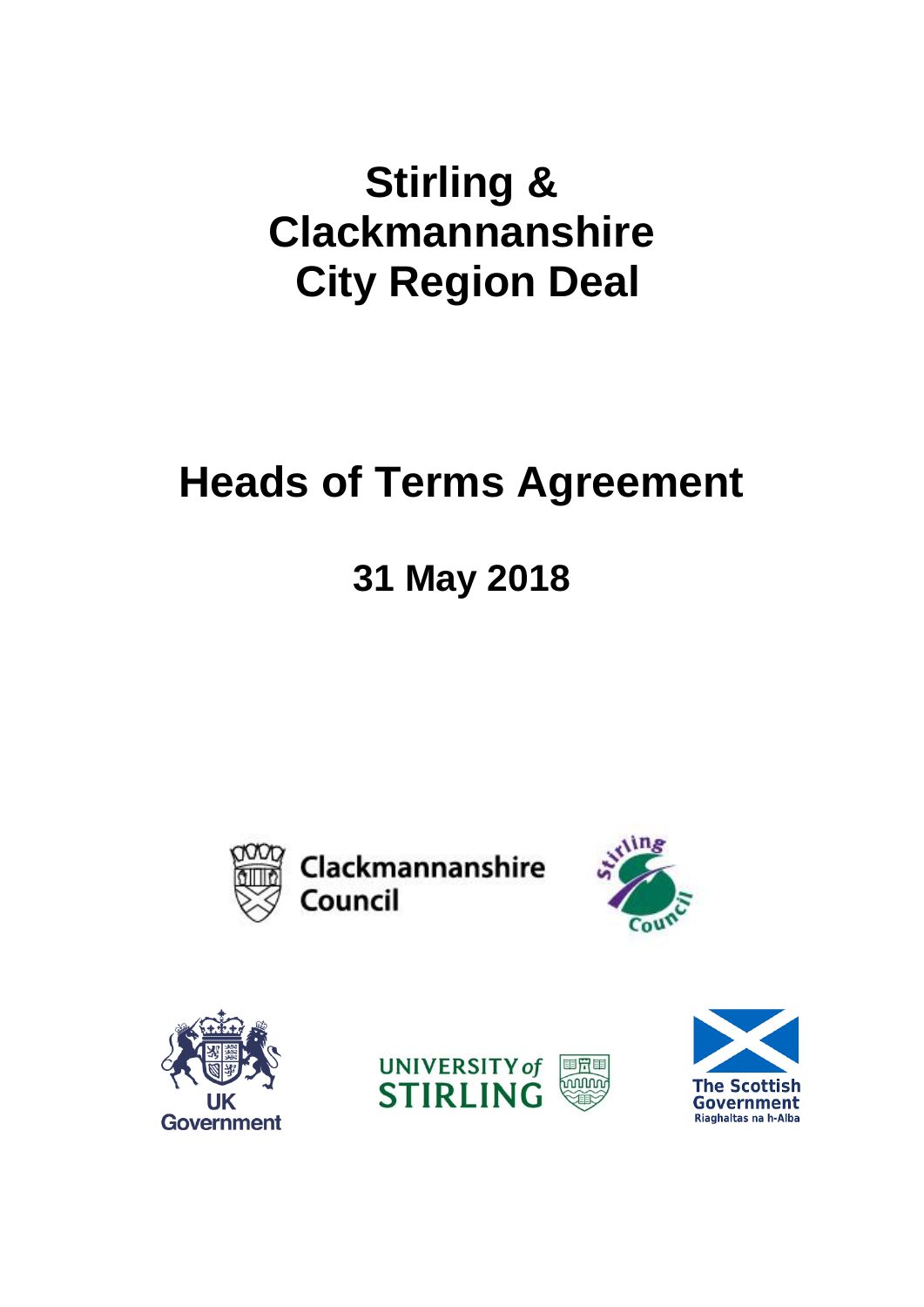Our signing of this document confirms our joint commitment to achieve full implementation of the Stirling and Clackmannanshire City Region Deal.

................................................... Mr Keith Brown MSP Cabinet Secretary for Economy, Jobs and Fair Work Secretary of State for Scotland Scottish Government

................................................... Rt Hon David Mundell MP UK Government

................................................... Cllr Ellen Forson Leader of Clackmannanshire Council ................................................... Cllr Scott Farmer Leader of Stirling Council

................................................... Professor Gerry McCormac Principal and Vice-Chancellor, The University of Stirling

................................................... Mr Neil McLean Stirling City Commissioner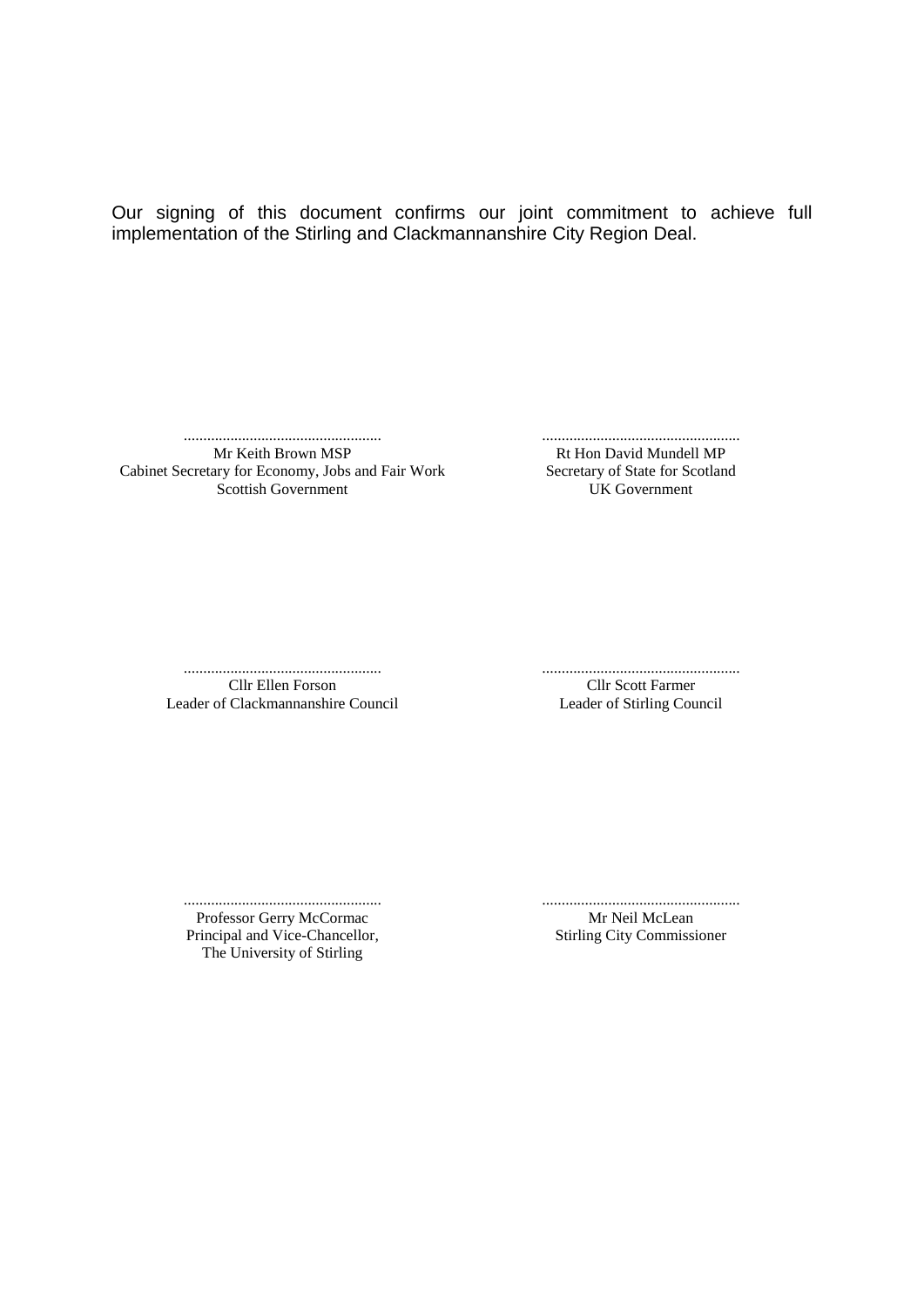# **EXECUTIVE SUMMARY**

- 1. The Stirling and Clackmannanshire City Region lies at the heart of Scotland, with its geographical location linking the Edinburgh and Glasgow City Regions to those of the Tay Cities, Aberdeen and Inverness.
- 2. Its regional economy is home to 140,000 people and it has key strengths in the tourism, digital and innovation sectors, complementing the adjacent area and the neighbouring City Regions. The Stirling and Clackmannanshire City Region has played a key role in Scotland's rich history and through this Deal we are enabling it to make a positive contribution to Scotland's future prosperity.
- 3. City Region Deals establish new collaborative regional partnerships, focused on long-term strategic approaches to improving regional economies. The two Local Authorities which constitute this city region have joined together with the local university, regional college and the business community. They have worked together to develop a coherent package of proposals that they consider will deliver a transformative step change to the region's economy, including a significant improvement to its inclusivity by valuing the productive capacity of all of its places and people.
- 4. The partners have developed their vision for the region by deploying an Inclusive Growth Diagnostic to identify the interventions that are required to make their City Region robust and resilient - a low carbon and digitally driven contributor to the Scottish and wider UK economies. Their vision is of a highly desirable place to live, work and visit: an attractive place in which to invest financial, human and social capital.
- 5. This Deal will provide the platform for the Stirling and Clackmannanshire City Region to thrive in new and emerging sectors with a highly-skilled, flexible workforce prepared for the changing demands of emerging industries, supported by outstanding infrastructure, making it an attractive and very well connected place in which to trade and do business.
- 6. The region's Entrepreneurial Ecosystem is one in which home grown talent is taking root, developing the area's key sectors to deliver inclusive growth and tackling the economic and social inequalities that exist between the most and least advantaged communities.
- 7. This Heads of Terms agreement sets out the scope of a City Region Deal that has the power to transform the economy, bringing sustained economic growth and positive social impact to all of its communities. This Deal represents fresh investment in the regional economy and will be jointly funded by the Scottish Government and the UK Government with each Government offering £45.1 million, subject to final approval of robust business cases, resulting in a total contribution from Government of up to £90.2 million. The UK Government funding will take the form of capital support and will be flat-profiled over the duration of the Deal (15 years).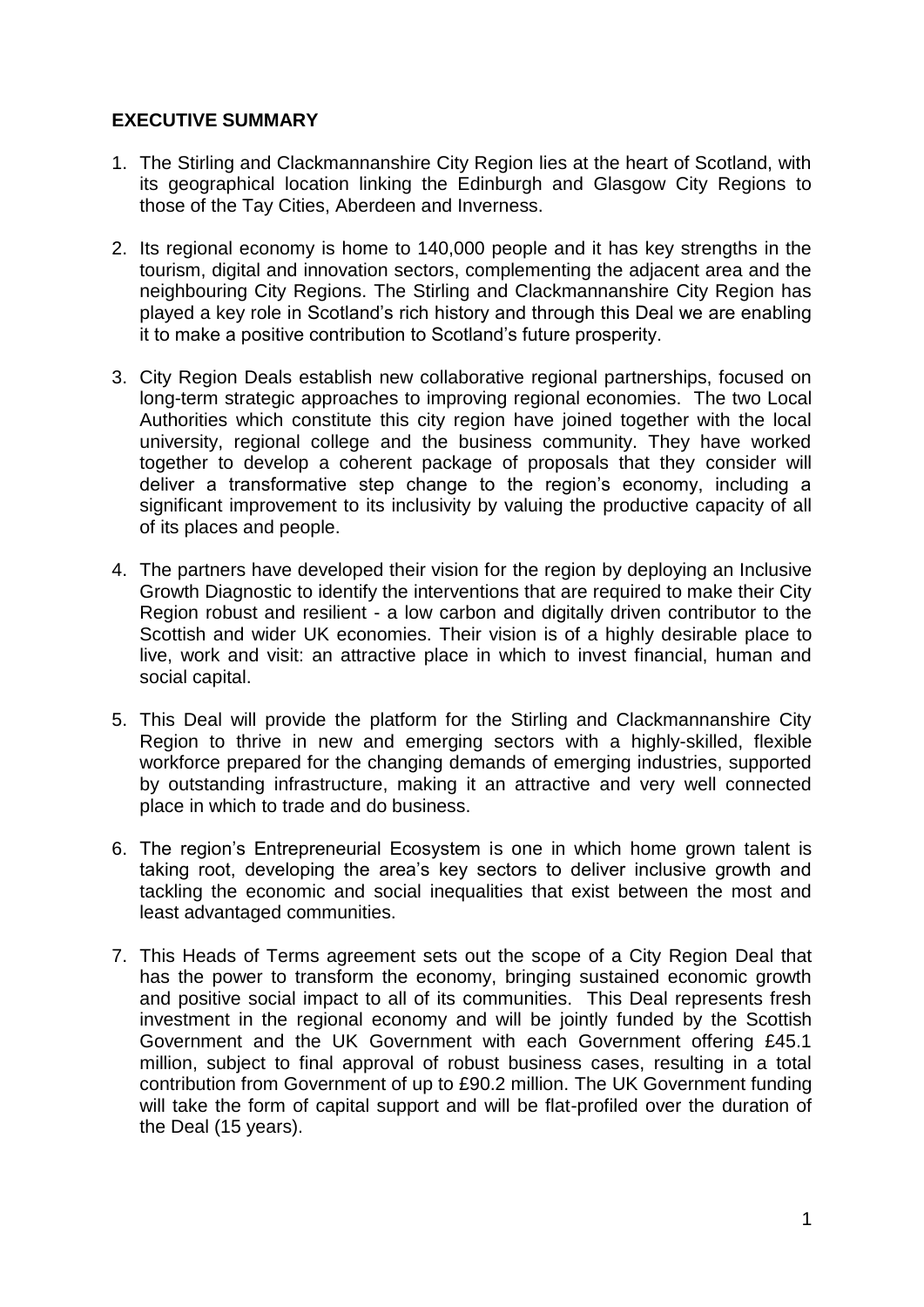- 8. Regional partners will match this investment with up to £123.8 million This will result in a Deal worth in excess of £214 million over a period of 10 to 15 years. This investment will help regional partners build on their existing strengths and ensure the region is able to deliver on its vision.
- 9. The Deal will deliver significant numbers of new jobs in key growth sectors and upskill people across the city region to take advantage of new opportunities.
- 10.City Region partners believe that over the next 10 to 15 years, these interventions will unlock private investment worth in excess of £640 million, delivering over 5,000 new jobs across a wide range of sectors in the City Region.

# **THE COMMITMENTS**

#### **Innovation**

11.The region has particular expertise in Aquaculture and Environmental management and the Deal will deliver new investment and facilities to build up new industries and support sustainable growth in these areas.

#### **Key commitments include:**

- 12.The new Scotland's International Environment Centre will provide an integrated approach to cutting-edge research, innovation, skills development, inclusion and sustainable growth that tackles global environmental challenges. It will be supported with investment from both Governments with Scottish Government investing up to £17 million and UK Government investing up to £5 million and will comprise three core elements:
	- A Research and Policy Centre in Stirling;
	- Skills and Training Facilities in Alloa; and
	- An Environmental Business Incubator in Alloa.
- 13.The core partners in the project are Stirling University, Forth Valley College, and Clackmannanshire Council who will together contribute up to £8.8 million to the delivery of this key project.
- 14.In addition, Clackmannanshire Council will work with the regional partners and the RSPB to explore opportunities and possible synergies for a new wetlands centre on the River Forth.
- 15.A new Aquaculture Hub for Innovation that will be unique in Scotland and the UK, will operate four aquatic research facilities which between them will provide the full range of marine environmental conditions. The hub will create research and development opportunities that will secure jobs and an economic contribution in the process. The UK Government will invest up to £17 million to build the facility. Regional partners will match this with £15 million.
- 16.The new facility will work closely with the existing Scottish Aquaculture Innovation Centre, part of the national network of Innovation Centres supported by the Scottish Government.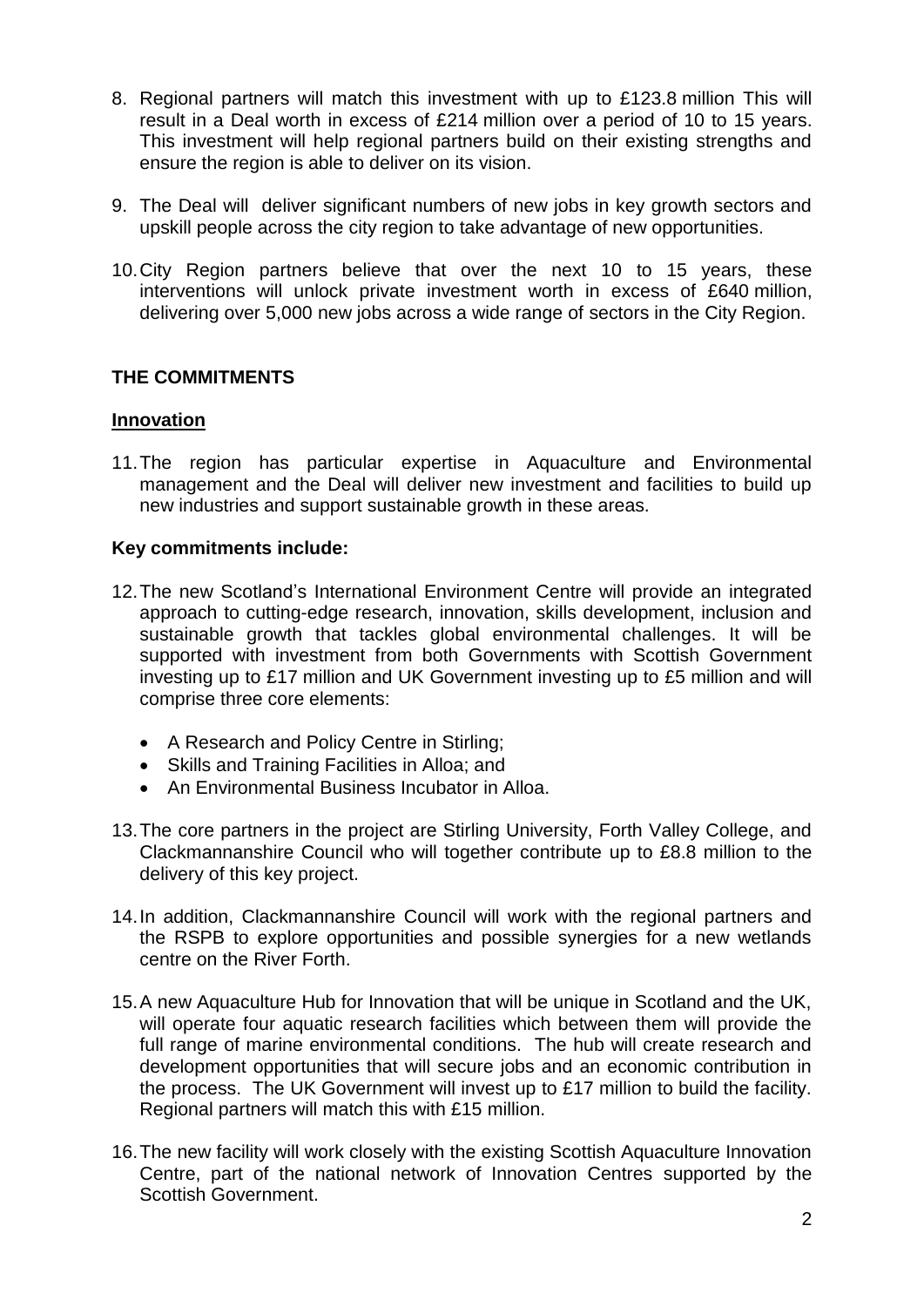# **Digital**

17.The Digital District is a programme of investment in infrastructure and skills to transform and benefit urban, rural and disadvantaged areas of the region. Within 10 years, the Stirling and Clackmannanshire city region aims to be known as one of the UK's leading areas for digital technology and as a centre of excellence for digital skills and education.

# **Key commitments include:**

- 18.The Scottish Government will invest up to £2 million to deliver a new Digital Hub which will build upon the recent successes in this sector and enable further growth of local digital companies. New high quality business space will allow growing companies in the digital sector to stay local and create new and exciting opportunities across the region.
- 19.The Scottish Government will invest up to a further £2 million to ensure the roll out of training and business development in the digital sector through a programme of digital hubs across the region including rural areas. Sites for the new digital hubs include Callander, Eastern Stirling and Alloa. These hubs will ensure that economic growth is spread to all parts of the region and will tackle digital exclusion and inequality.

# **Culture and Tourism**

20.In recognition of the very significant opportunities to strengthen the regional economy's offering, investment in culture, heritage and tourism will form a key part of the deal.

# **Key commitments include:**

- 21.Regional partners will work together with the private sector and national agencies to develop a programme of investments based around the potential for projects to grow the regional economy and deliver inclusive growth.
- 22.Subject to approval of a programme business case, the Scottish Government will make available up to £15 million of capital grant investment to develop and augment key economic assets in culture, heritage and tourism.
- 23.Separately, and subject to approval of a business case that demonstrates long term financial sustainability, recognising that there can be no expectation of public support for ongoing running costs, the UK Government will invest up to £10 million to support the development of a new international visitor centre in Stirling. The Scottish Tartan Centre will provide a historical narrative encapsulating key developments in the history and evolution of tartan along with related themes that will engage with a diverse audience. The development will contribute to an improved offer for visitors to the region.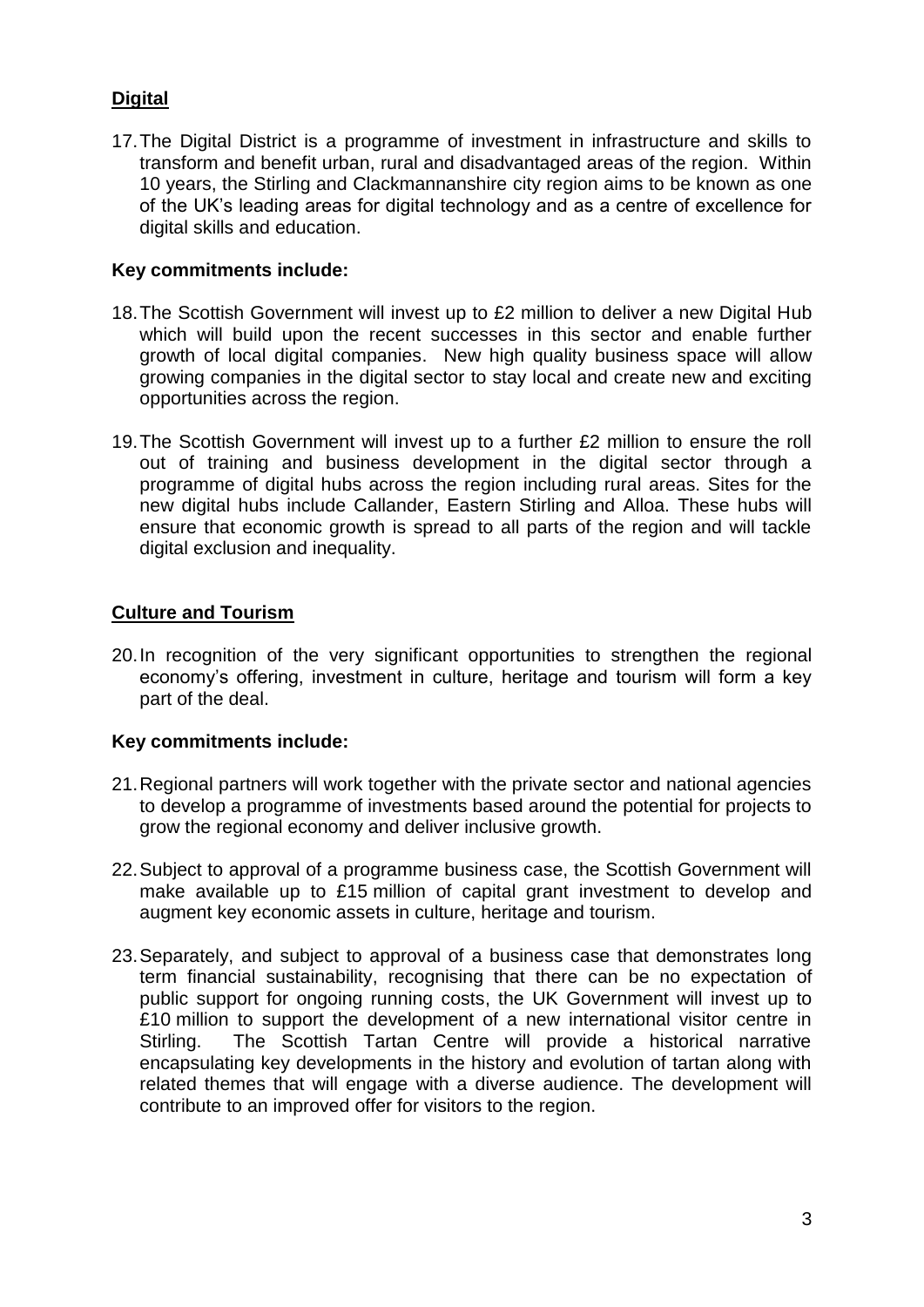### **Skills and Inclusion**

- 24.Inclusive Growth lies at the heart of City Region Deals and this Deal will drive future inclusive economic growth and tackle inequality through growing local talent, creating new connections with the world and providing new opportunities and routes into employment for people across the region.
- 25.A new skills and inclusion programme will ensure that businesses and communities throughout the entire region are given the opportunity to engage with and benefit from the opportunities arising from the investments delivered through this Deal.

# **Key commitments include:**

- 26.The Scottish Government will be supporting this through investment of up to £1.9 million funding for a Regional Skills & Inclusion Programme which will help harness the opportunities offered by the City Region Deal in order to promote equality, address inequality and maximise the economic benefits it offers to the residents of the city region. In doing so employers providing fair work opportunities will have access to a well prepared and well skilled pool of labour. The programme will comprise two distinct but complementary projects.
	- Flexible Skills & Employability Delivery will link people across the region to the job opportunities provided by the City Region Deal in sectors such as digital, energy, tourism and construction. It will provide tailored employability and skills support from pre-entry to in-work progression.
	- Complementing this, an Inclusion Workers & Investment Fund will offer intensive support to targeted individuals and families on a long term, holistic basis to help them develop wider skills for life and move into economic participation.
- 27.The UK Government will build on the work of Clackmannanshire Local Outcome Improvement Plan by investing up to £100k to assist lone parents achieve their potential. This targeted programme will include motivation/confidence building, aspirational workshops and provide outreach support, childcare and digital training. Delivery will focus on Alloa South and Alloa East areas of the region.

#### **Infrastructure**

28.The UK Government will use the opportunity represented by the Defence Estate Optimisation Programme to release land at Forthside for development, working with Stirling Council to align the site with their housing and business plans exploring joint ventures and other development vehicles. The UK Government will contribute the value of the land transferred to the Deal, reflected today in the Heads of Terms as £5 million new funding from the UK Government. This is indicative and the ultimate contribution will depend on the land's final market value and nature of the final business plans.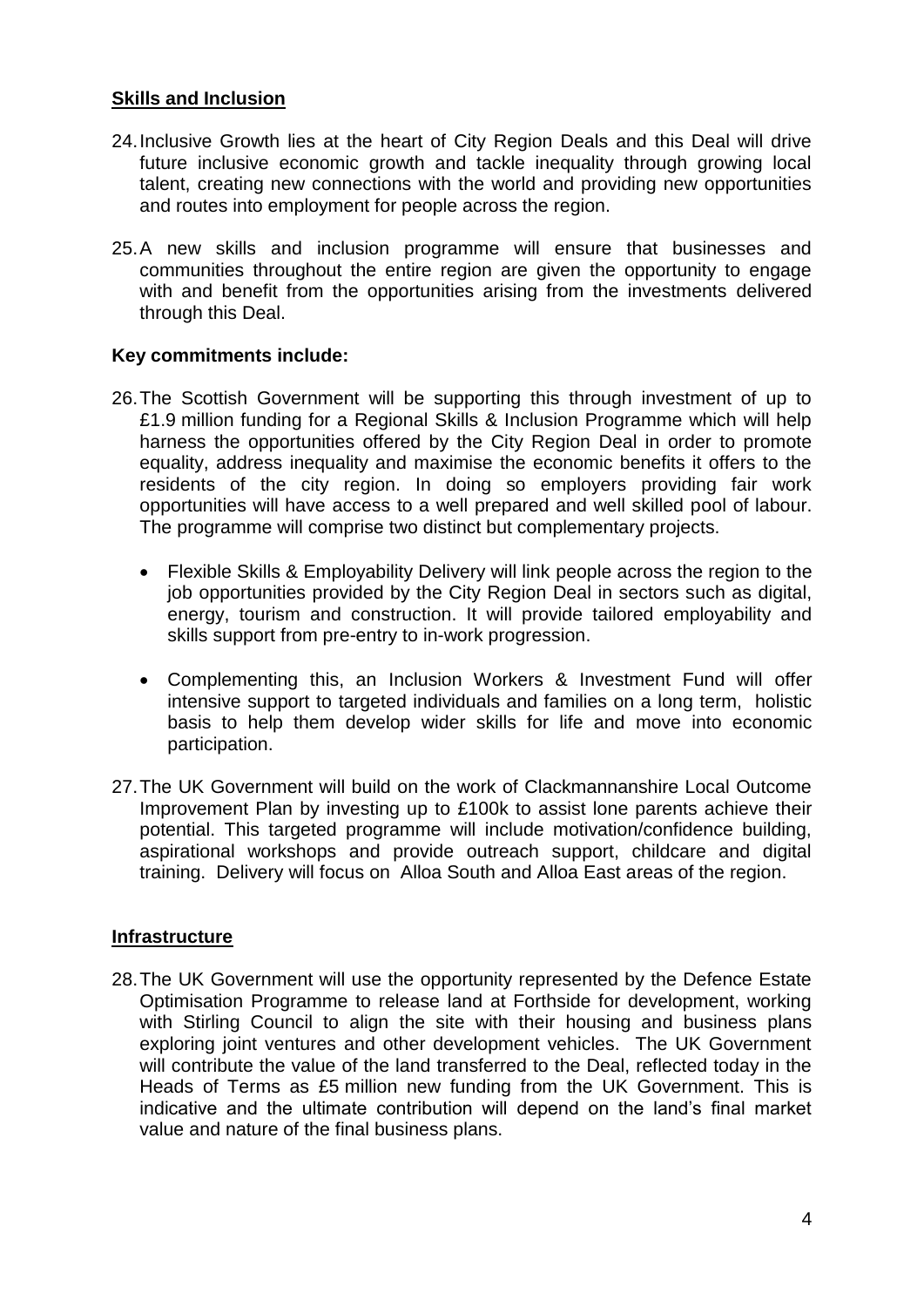29.The Scottish Government supports the ambition of Stirling Council to work with other public sector partners to establish a Public Sector Hub at Stirling Harbour. This aims to build better alignment and collaboration across sectors and between organisations and to revitalise this area of the city, which has excellent public transport infrastructure.

### **Transport, connectivity and low carbon**

- 30.Improving and investing in the region's transport infrastructure is a key and integral part of the Deal and will support the city region partners to deliver their vision of inclusive economic growth.
- 31.The River Forth is an important, yet underutilised, asset to the city region. The Deal will help reunite the region with the River, creating opportunities in travel, leisure, physical activity, sport and tourism, which will benefit the city region through social innovation, health and well-being, pathways to employment and the diversification of tourism.

# **Key commitments include:**

- 32.Scottish Government will invest up to £7 million in new and improved Active Travel routes through the City Region Deal. Transport Scotland will work with the partners to identify investments to improve regional connectivity between Stirling City and Alloa, and outlying settlements, as well as improvements to the active travel network around Forthside. This will be matched by up to £7 million from local partners.
- 33.The partners have ambitions for wider transport interventions and investments and the Scottish Government will commit to establishing a regional Transport Working Group, similar to those being taken forward through the City Region Deals for both Aberdeen and Edinburgh and the South East Scotland.
- 34.This Group would look at the potential benefits, affordability and deliverability of the strategic transport schemes as well as the more local interventions. Transport Scotland will work as part of the group and this will enable the regional engagement to inform national transport appraisal considerations including the on-going Strategic Transport Projects Review.
- 35.Building on the current work to develop Local Heat and Energy Efficiency Strategies, the Scottish Government will support the low carbon ambitions of city region partners through support of up to £200k to develop a comprehensive regional energy masterplan which will support the local identification of priority projects and the region's key areas for development.

#### **Clackmannanshire**

36.In order to help achieve an investment balance across the region, the UK Government will invest a further £8 million (capital) in projects in Clackmannanshire to be developed collaboratively with Clackmannanshire Council and other local partners as part of the Deal.